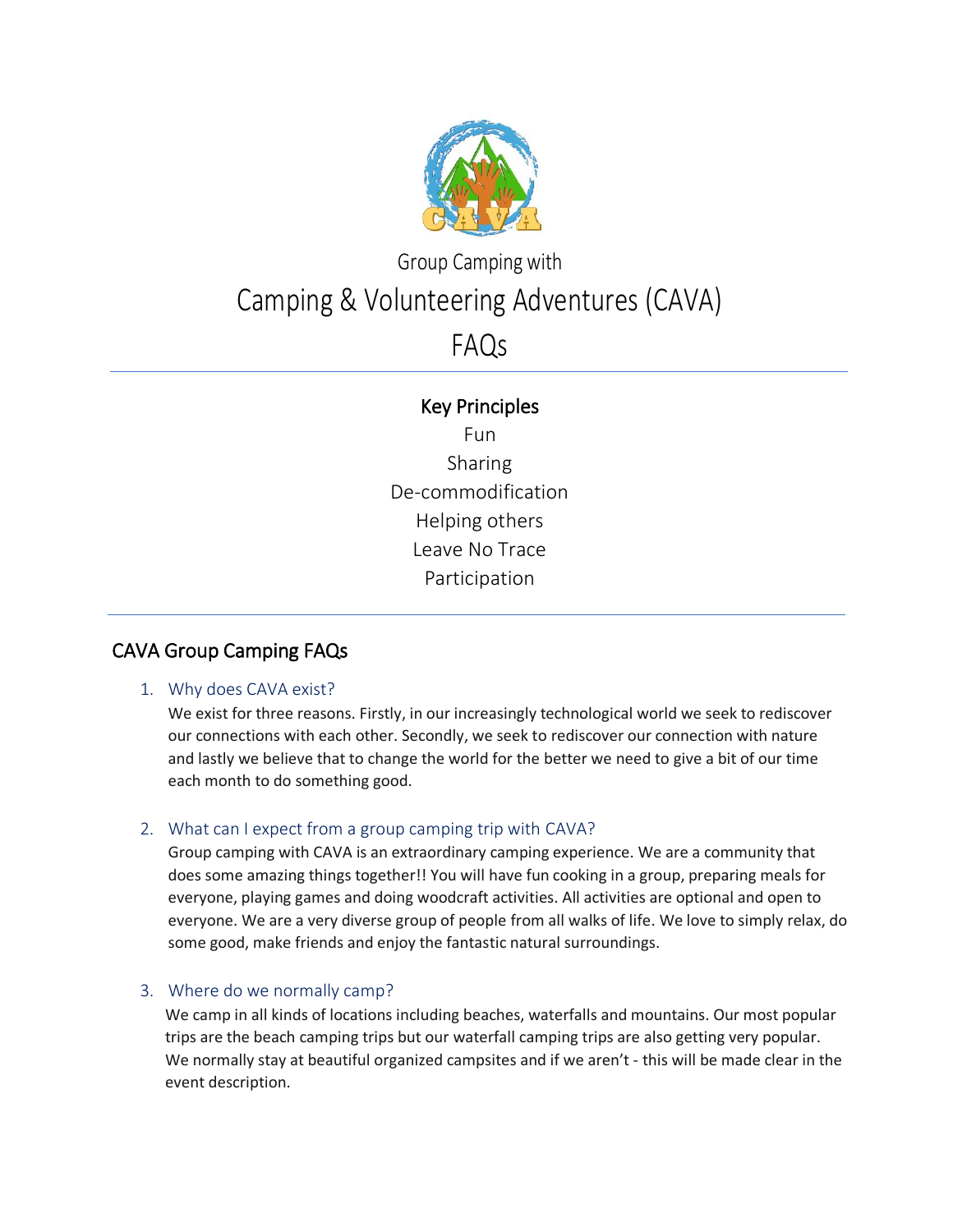4. How big is each camping trip and is there any maximum number of participants?

We limit the number of participants to sixty for each trip but we have several groups that do trips at the same time. So you are sure to find a space!!

#### 5. How do I register and pay for the camping trip?

We will open the registration one to two weeks before the trip. The registration link will be sent to you by email, WhatsApp and it will also appear on the event page. Everything is very clearly explained on the form and if you have any problems there is a number to message.

#### 6. Is the camping trip expensive? What's included & what's not included?

We are a non-profit organization hence we're trying our best to make each camping trip as cheap as possible. The contributions from you are for things like the campsite fees, boat transfers, food and drink throughout the trip, all cooking equipment, activities, equipment transport, equipment repair, tents, tarps and website fees. Transportation to the trip meet-up point is normally not included as we encourage a car-pooling system. This helps lessens our environmental footprint by reducing the number of cars on the road and saves you money. Lastly, you can also make your own arrangements for transport and we will always help you find transport.

#### 7. How to car-pool?

You could be a passenger but you could offer yourself as a driver too!! All costs can be shared among the passengers and the driver. Drivers decide how much you would like to split the cost by. Passengers offer to help by sharing the costs of fuel and any tolls along the way. The carpooling spreadsheet with instructions will be available when registration opens. Look at the locations and then contact the driver that is closest to you.

#### 8. What should I bring to the camping trip?

All camping essentials are listed in Appendix 1 attached.

#### 9. Can I bring kids to the trip?

Our current camping trips don't allow kids under 18. This is due to the legal implications of having children on an organized trip. Asians countries in general have very strict child protection laws and this makes running a trip with kids difficult.

#### 10. What if I injure myself at the camping trip?

Depending on how serious the injury is, it is possible to have basic first aid treatment for light injuries at the camping trip. For anything more serious we have a designated medical person who can look after you and take you to hospital if need be. But this has never happened!!

#### 11. What if my stuff goes missing during a camping trip? Is there a lost and found?

Yes, we will keep anything left behind at the camping trip as lost and found. But be careful with your valuables and keep them safe.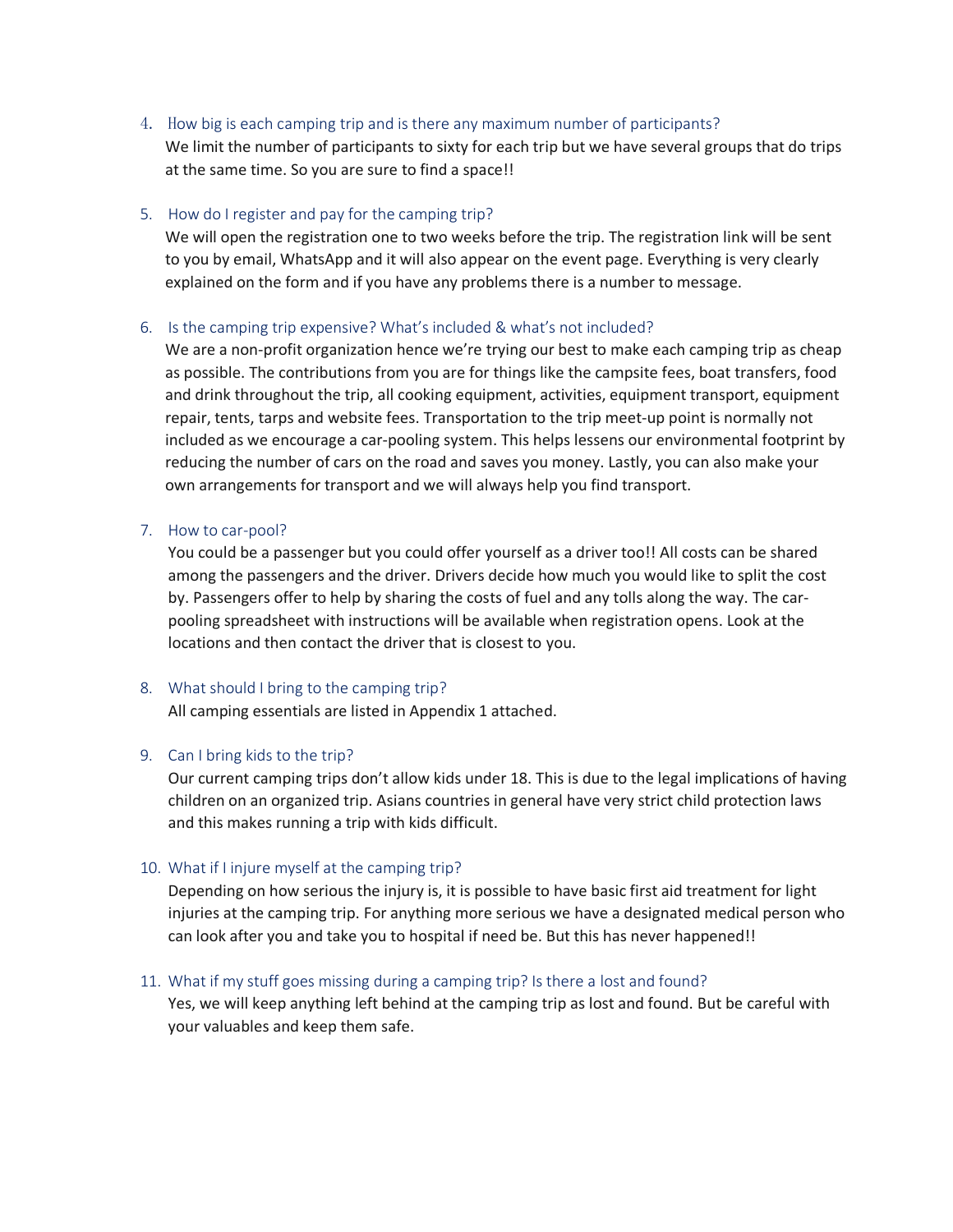## Appendix 1

# CAVA GROUP CAMPING

# THE ESSENTIALS

- $\Box$  Tent (we also have them for hire)
- $\square$  Sleeping bag (light)
- $\square$  Sleep mattress
- $\Box$  Inflatable/ camping pillow
- $\Box$  Tarp/ Groundsheet (we have these for hire)
- □ Raincoat
- $\Box$  Two or three changes of clothes -Dry-fit t-shirts & pants
	- -Comfortable t-shirts & shorts
	- -Undergarments
- $\Box$  Plastic bags for dry and wet clothes
- $\Box$  Sturdy walking boots/shoes/trainers
- $\Box$  Small 10L hiking backpack
- $\Box$  Sandals/flip flops (to change into when relaxing in the evening)
- $\square$  Sun hat
- $\square$  Swimming stuffs
- $\square$  Sunglasses
- $\square$  Towel
- $\square$  Big smile!!